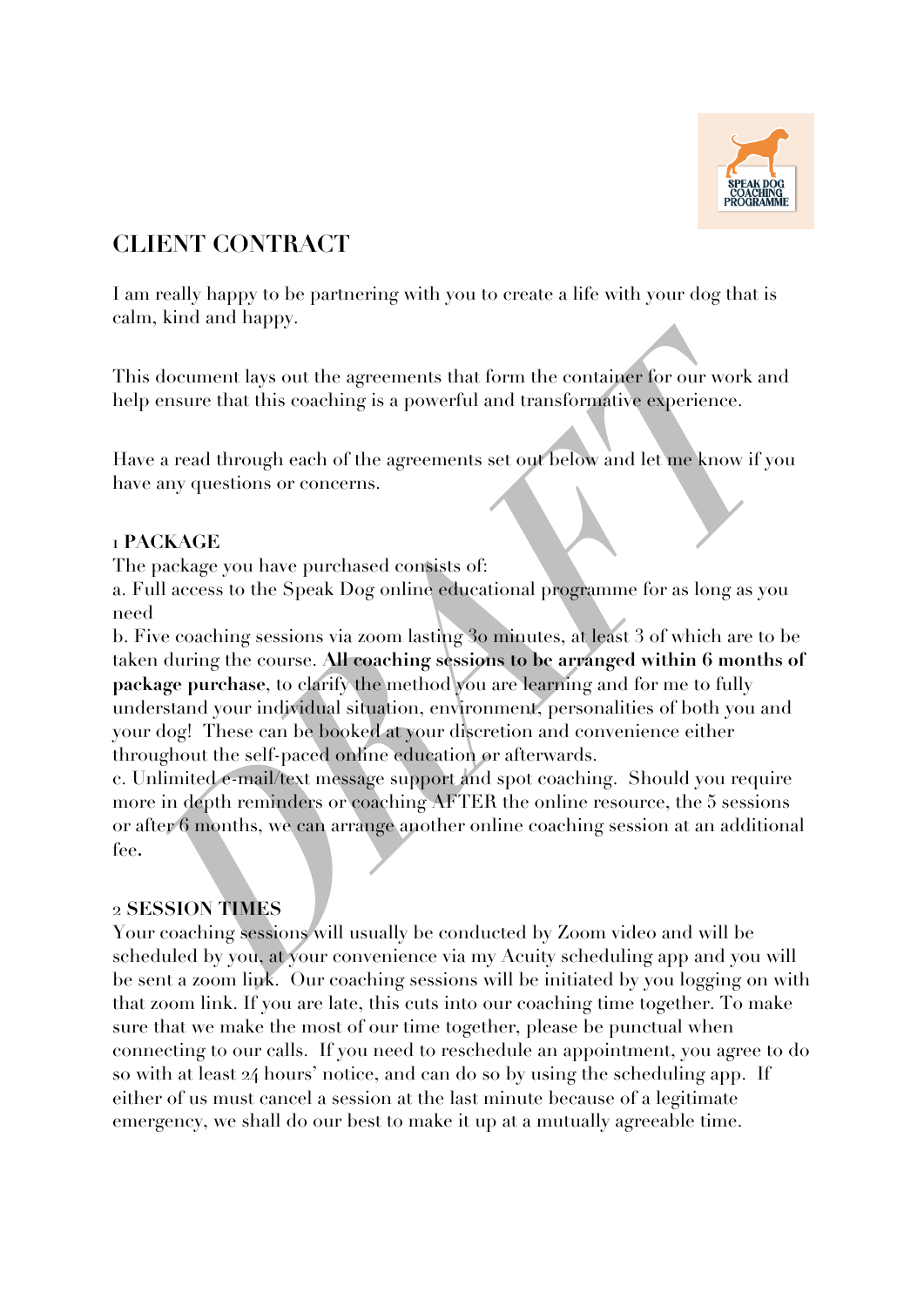#### 3 **YOUR COMMITMENT TO YOUR DOG AND TO THIS PROCESS:** A CALM, KIND AND VERY HAPPY FOLLOW THROUGH WITH THE METHOD

You understand and agree to the fact that transformation requires commitment. But even more than that, your dog deserves your best shot, and you give yourself your best chance of achieving the life you want with your dog with commitment, and calm consistency. I provide you with the information you need to be the calm, kind, happy presence in your dog's life for behaviour change to occur. This is going to be joyful and transformative!

## 4 **MY COMMITMENT TO YOU, YOUR DOG AND TO THIS PROCESS:** TO DO EVERYTHING I CAN TO TEACH YOU HOW TO IMPROVE YOUR LIFE WITH YOUR DOG

I will do everything I can to help you see the world from the perspective of your dog and from there you will see clearly how our behaviour affects theirs. My job is to coach you, bring you lightbulb moments, help you problem solve, help you find the joy in all areas of life with your dog. My job is not to agree with you on everything or tell you what you want to hear. That may mean reflecting things to you that you don't want to hear, or pointing to something you are unwilling to look at. This is often around needs… sometimes our own personal needs are at odds with the dog's needs. I promise to be gentle though!

**I will be available to email with questions and check ins here and there if you need outside of the planned Zooms. I am, however, keen to promote a healthy work life balance and so cannot commit to being reachable outside of regular office hours, unless we have a mutually arranged appointment.**

### 5 **RESPONSIBILITY**

You understand that this method is completely your responsibility, an ongoing process, and, for complete success, you must follow all the instructions and guidelines offered from the online resources, our zooms and thereafter. There are no time limitations for a successful outcome.

## 5 **CONFIDENTIALITY & COPYRIGHT**

Anything that you tell me or otherwise reveal to me in my capacity as your coach will be kept strictly confidential. I will never share anything you have done or shared in our coaching conversation without your consent. Likewise I ask that you do not share the materials from this course without my prior permission.

### 6 **LEGAL DISCLAIMER**

In the event of any incident, accident or damage caused to or by the above named dog/s in any circumstances either during or after the consultation, no liability will attach to Ali Carrington of Calm Kind Happy.

Ali Carrington or Calm Kind Happy cannot be held responsible for other behaviourists, dog trainers or any third party's advice or actions if any accident or